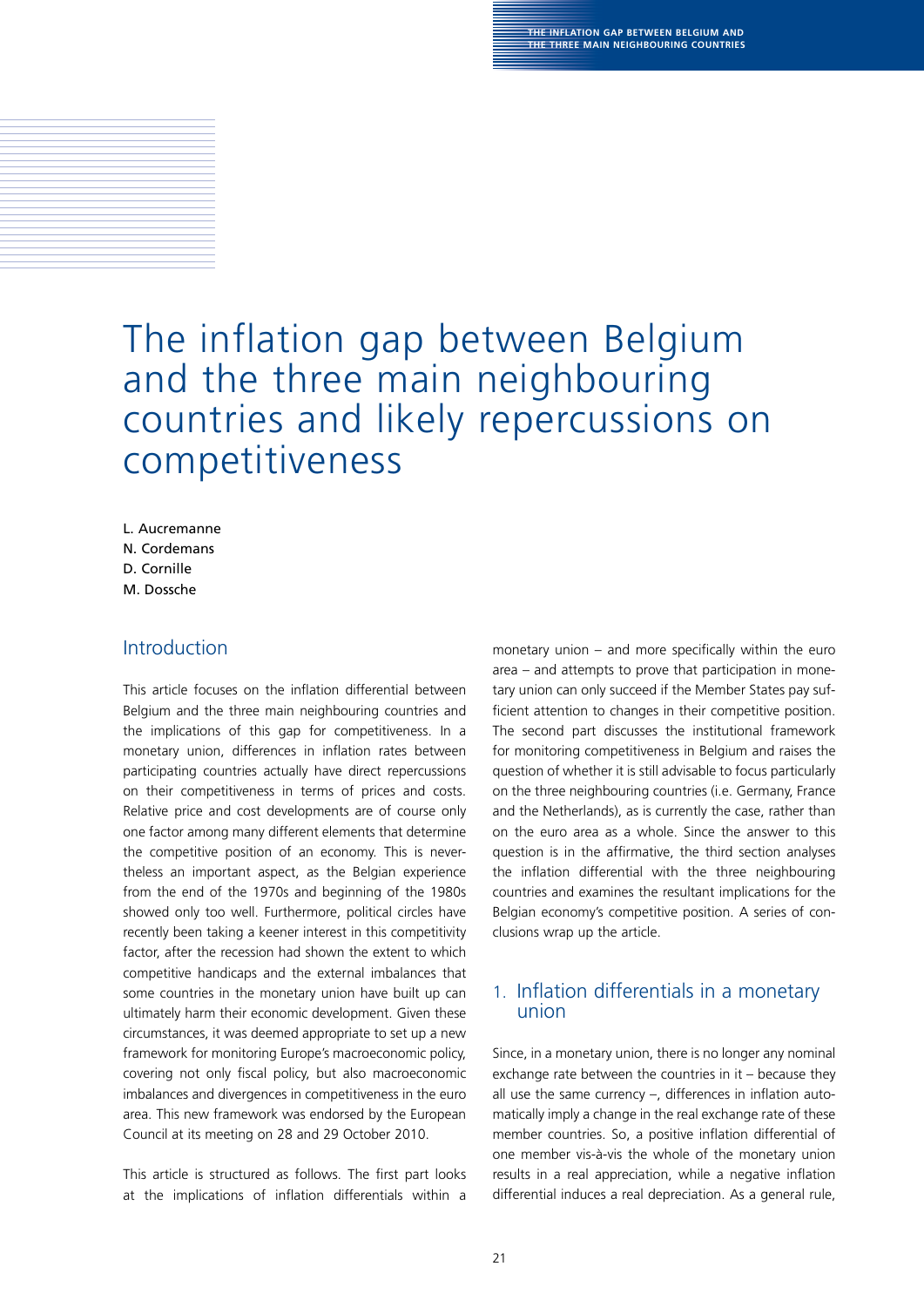a real currency appreciation (higher inflation) is associated with a loss of competitiveness and a real depreciation (lower inflation) with a gain in competitiveness. However, this is not always the case, since the repercussions of fluctuations in real exchange rates on competitiveness vary according to their origin. It is nevertheless quite clear that, in a monetary union, a loss of competitiveness can no longer be corrected by an exchange rate adjustment. Effectively, this monetary policy instrument is no longer available to steer competitive relations between Member States. Therefore, maintaining – and with stronger reason re-establishing – a competitive edge depends largely on the ability to keep movements in domestic prices and costs under control.

As mentioned above, the relationship between inflation differentials and competitiveness is relatively complex. Indeed, in some cases, the inflation differential has no implications for competitiveness. Thus, a divergent aggregate trend in prices between two countries may be attributable to differences in consumption habits and/or production structures. In a given country, proportionally higher consumption of goods and services whose prices are rising rapidly effectively leads to a more pronounced increase in consumer prices. While this situation does actually have implications for purchasing power in the

country in question, in principle the same does not hold true for competitiveness. Moreover, changes in indirect taxation have a direct impact on inflation, but they are generally less significant for competitiveness. And, finally, it is quite normal for the member countries of a monetary union starting out from a lower level of economic development to have higher inflation during their catching-up process, owing to the "Balassa-Samuelson"(1) effect.

However, in many other cases (different stages of the business cycle, national economic institutions operating differently – for example, differences in wage formation –, varying speed of implementation of structural reforms in the members of a monetary union, etc.), the associated divergences in inflation do have implications for competitiveness. In some cases, the very existence of such divergences is an integral part of a normal adjustment process. Thus, a positive inflation differential and some loss of competitiveness may cause an overheating

### **Chart 1** Cumulative inflation differentials in the euro area and the United States (HICP and inflation measured by the CPI; period from 1998 to 2009; 1998 = 100, seasonally adjusted data)



Sources: EC, Bureau of Labor Statistics.

<sup>(1)</sup> Generally speaking, in countries that are going through a catching-up phase, faster growth in productivity in the tradable goods and services sector is<br>observed, on top of which come higher movements in wages. These wage<br>developments remain neutral for the sector's competitive position, as long as two trends continue to move in parallel. Furthermore, in the non-tradable goods and services sector, which does not enjoy the same productivity growth, wages nevertheless tend to rise just as quickly. This obviously leads to higher inflation in this sector and, consequently, a stronger increase in the aggregate level of prices compared with countries with more advanced economic development. However, such divergence has no impact on competitiveness.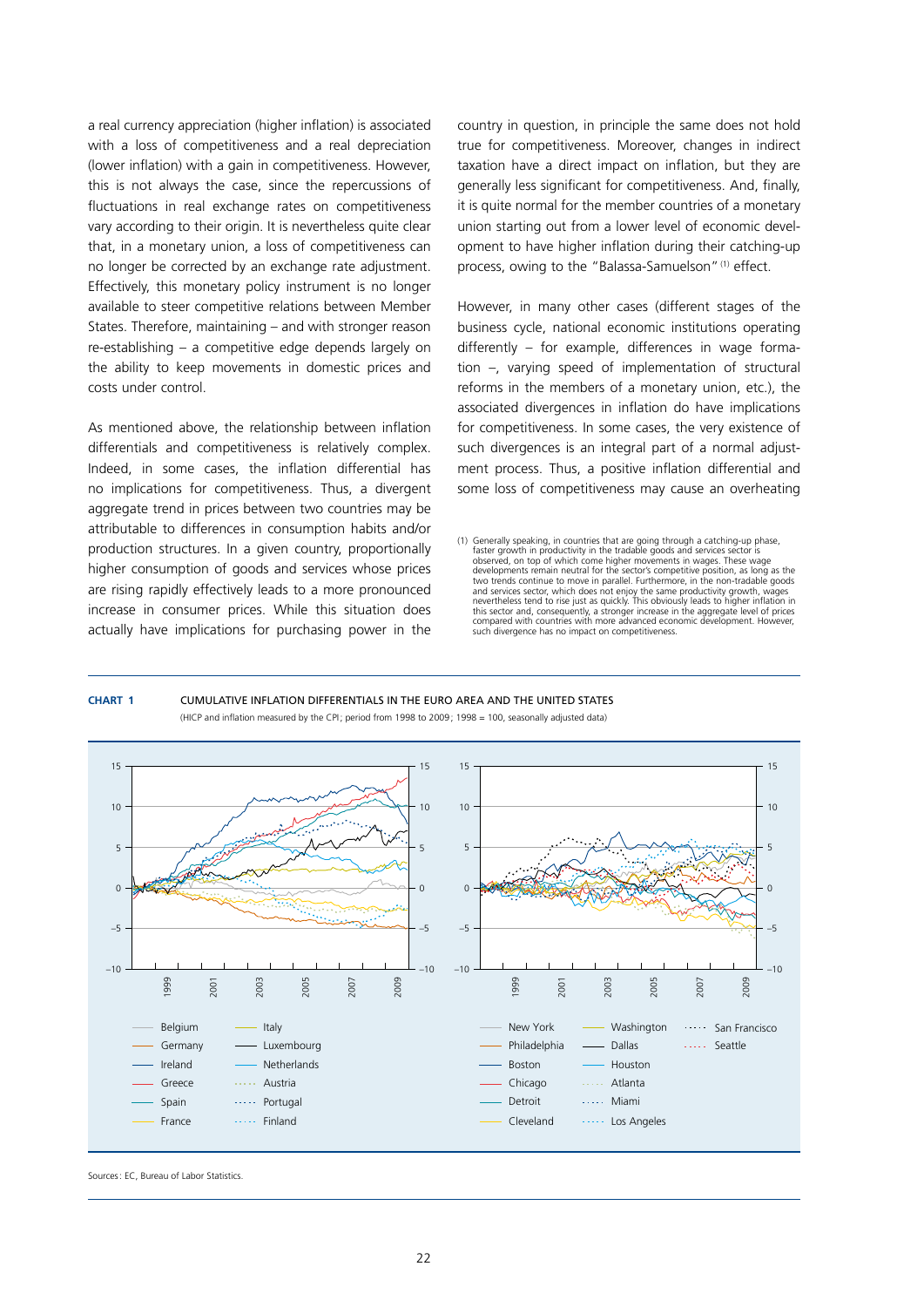economy to slow down, while a negative inflation differential can stimulate a sluggish economy. In other cases, however, (unsuitable macroeconomic policy, inappropriate trend in wage costs, excessively slow implementation of structural reforms, etc.), these inflation gaps and the related losses in competitive position are problematical. This is what happens when a country accumulates losses of competitiveness over a long period of time. Recurrent losses of competitiveness are not sustainable.

So, it is not the actual existence of inflation gaps in the EMU that poses a problem, but the fact that, over a long period, inflation in some countries has systematically tended to be higher than for the euro area as a whole, while in others, it was systematically lower. So, if European monetary union is taken as a starting point, Ireland, Greece, Portugal and Spain show a significant cumulative positive inflation differential, whereas Germany, Austria and Finland have a cumulative negative gap. In this respect, Belgium takes a neutral position: during its time in the monetary union, inflation there has neither been systematically higher, nor systematically lower than in the euro area as a whole. The fact that the cumulative inflation differentials between Member States in the euro area since 1999 have been a lot higher than those between regions in the United States<sup>(1)</sup> points up the seriousness of the problem of persistent divergences in inflation within the euro area and the shifts in competitiveness associated with them. This situation seems to suggest that, in this field, market mechanisms play a weaker stabilising role in the euro area, undoubtedly because product and labour markets are less flexible and there is less mobility in the workforce. The need to monitor these developments and, if necessary, put corrective policies into practice is therefore felt to be greater in the euro area.

It also appears that cumulative inflation differentials during the monetary union period can only in small part be attributed to the Balassa-Samuelson effect that goes hand in hand with the catching-up process $(2)$ . In contrast, inflation differentials are quite clearly correlated with the implementation of structural reforms. The closer a country to the Lisbon targets, the more inflation falls. Greece, Portugal and Spain turn out to be the least advanced with regard to the Lisbon objectives<sup>(3)</sup>, while Germany is highly advanced. Here, too, Belgium occupies a middleof-the-road position. The fact that the Balassa-Samuelson effect is less relevant and that there is a link with structural reforms would suggest that the inflation differentials observed in EMU do actually have some implications for shifts in competitiveness between the Member States and can be partly explained by the differences between national economic policies, especially as far as implementing structural reforms is concerned.

**Chart 2** Inflation differentials and implementation of structural reforms



Sources: EC, Centre for European Reform.

(1) HICP, from January 2000 to December 2009.

(2) Measures implementation of the Lisbon objectives. A high score means that the targets have not been met.

Looking at a few other indicators confirms the above finding whereby several countries are confronted with major competitive handicaps owing to the accumulation of positive differentials for inflation, underlying inflation, movements in the GDP deflator and trends in wage costs per unit produced in the economy as a whole. The signals sent out in this respect by the various indicators are quite convergent. It is mainly Greece, Spain, Portugal and Ireland that have seen their competitive edge systematically blunted. At the other end of the scale is Germany which clocked up gains in competitiveness, regardless of the indicator analysed; and the same goes for Austria and Finland. For each of the indicators analysed, Belgium occupies a neutral position in relation to the whole euro area, which implies that it has sharpened its competitive edge, notably over Greece, Spain, Portugal and Ireland, but also that it has lost some competitiveness vis-à-vis Germany. The other two main neighbouring countries, France and the Netherlands, are in a quite similar position

<sup>(1)</sup> The fourteen Metropolitan Statistical Areas for which the American Bureau of Labor Statistics calculates a consumer price index. A Metropolitan Statistical Area includes a large city and the region that depends on it.

<sup>(2)</sup> Cumulative inflation differentials are actually only weakly correlated with differences in productivity growth between the goods and services sectors, even though this factor may have played a greater role in the case of Slovenia and Slovakia. The Balassa-Samuelson effect is undoubtedly more relevant in the new Member States of the EU which have not yet adopted the euro.

<sup>(3)</sup> The Lisbon European Council in 2000 set the goal of making the EU "the most dynamic and competitive knowledge-based economy in the world" by carrying out structural reforms to boost competitiveness and innovation while completing the internal market.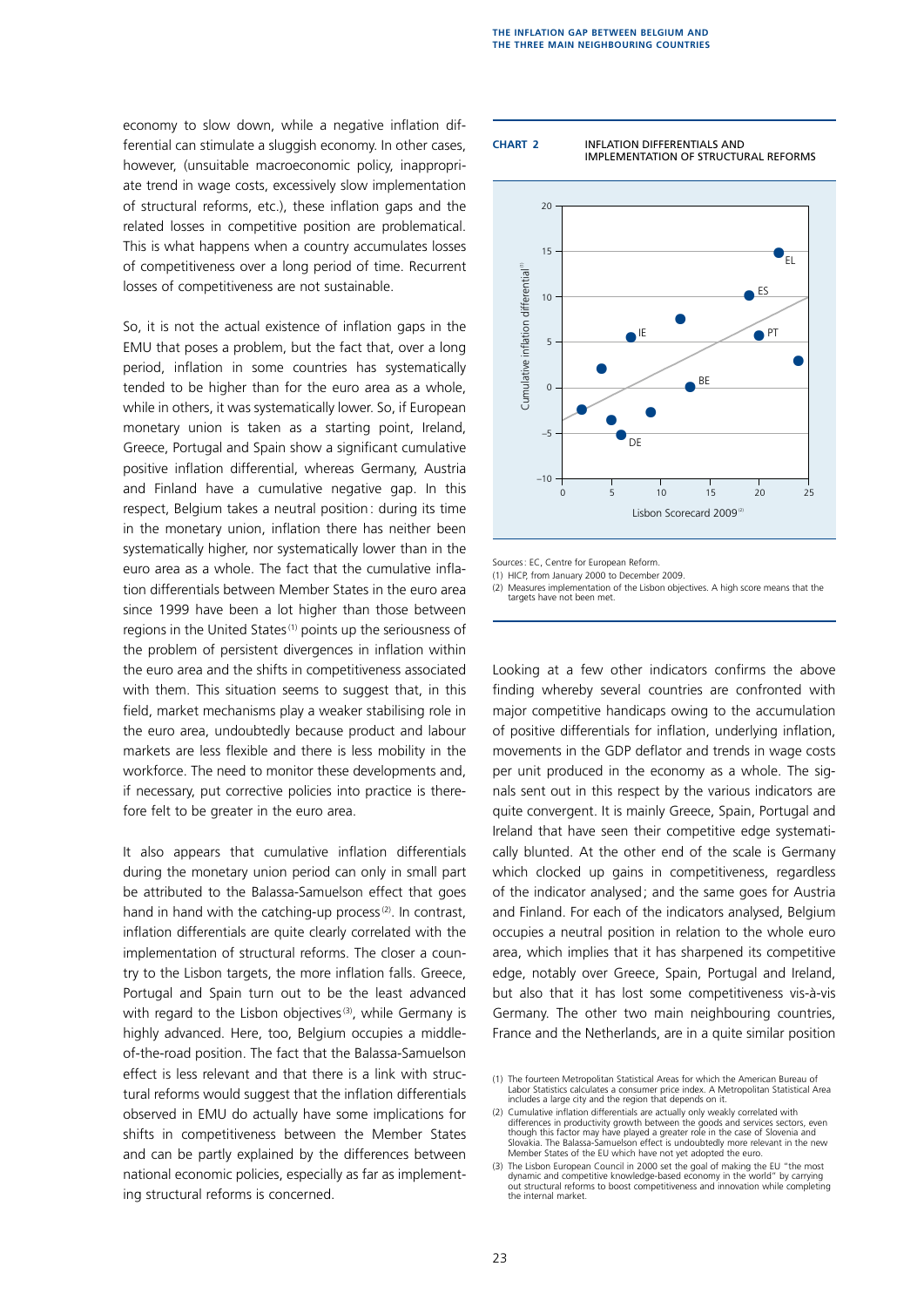#### **Chart 3** A selection of competitiveness indicators

(cumulative evolution between 1999 and 2009, differential vis-à-vis the euro area)



Source : EC. (1) Total HICP, excluding energy and unprocessed food products.

to Belgium, with France tending to show a slight gain in competitiveness in relation to the latter, while the Netherlands would appear to have lost a bit of ground.

In these circumstances, it is not surprising to find that the cumulative inflation differentials that have built up in the monetary union are strongly correlated with trends in the trade balance and the current account balance. In countries with a large positive inflation differential, the trade balance and current account positions have deteriorated sharply, while the opposite can be observed in countries with lower inflation. However, this situation is not just a direct consequence of a deterioration (an improvement) in competitiveness, but it also reflects differences in domestic demand trends. Effectively, demand has been buoyant in countries showing strong wage growth. In addition, divergences in inflation in a monetary union not only influence the member countries' real exchange rate, but also their real interest rates. In cases where the nominal short-term rate is the same for all members (common monetary policy), a positive (negative) inflation differential results in a lower (higher) real interest rate. This mechanism is pro-cyclical and can therefore be

potentially destabilising: in an overheating economy, the real interest rate is lower because of the higher rate of inflation, which in principle stimulates domestic demand even further. These differences between real interest rates also seem to be closely correlated with the growth in loans granted to the private sector and the rise in property prices during the period preceding the recession. In the first instance, this growth presumably boosted domestic demand in the countries in question. However, these developments were also behind the emergence of financial vulnerability, since the bursting of the property market bubble in several countries later proved that they were not sustainable.

The movement in the current account balance has not been without impact on the Member States' net financial position. Deficit countries have been forced to turn increasingly to foreign creditors. Initially, the founding of monetary union made it easier to fund external deficits, but the outbreak of the crisis brought a sudden turnaround in the propensity to finance these deficits. Since the beginning of monetary union, there are also indications of a much sharper fall in employment in manufacturing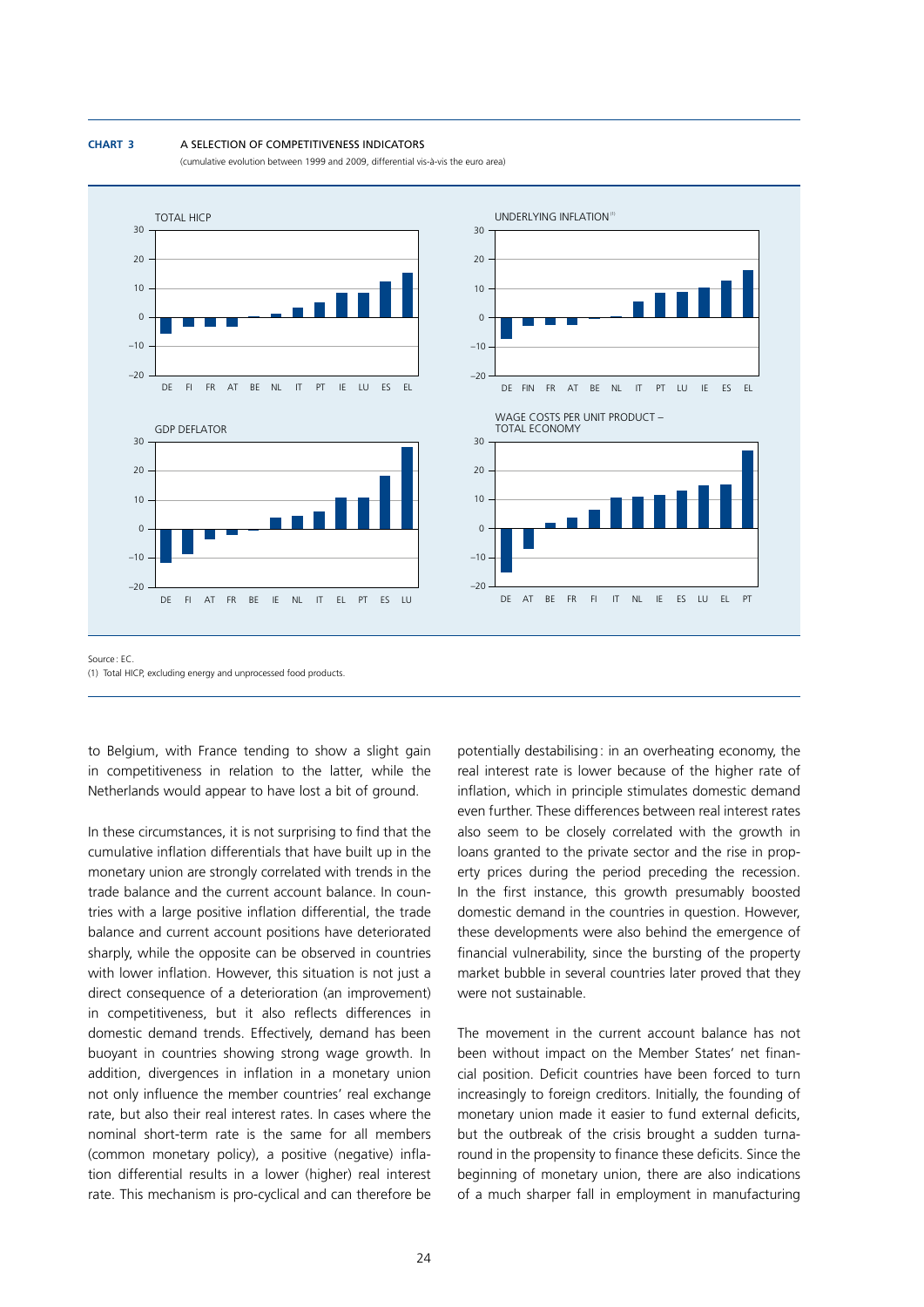**Chart 4** Inflation differentials and current account, net financial position and employment in industry during the period FROM 1999 TO 2007<sup>(1)</sup>



Sources: EC, OECD.

(1) Cumulative difference in GDP deflator vis-à-vis the euro area, on the basis of the twelve original member countries of EMU, excluding Luxembourg. Greek figures are based on data from 2000 onwards.

(2) Percentages of GDP.

(3) Percentages of total employment.

industry in the countries with large positive inflation gaps than in those where the gap is negative. This fall in employment can be explained more directly by shifts in competitiveness. It is hard to stop this decline; and besides, the initial compensatory effect working through domestic demand, as discussed above, has meanwhile tapered off in most of the countries where inflation differentials were positive.

As mentioned above, the exchange rate instrument can no longer be used to eliminate the competitive handicaps that have built up. These handicaps have to be corrected by moderation in domestic price and cost increases (or even a downward trend). This kind of "domestic devaluation" is generally a difficult process because it comes up against downward nominal rigidity, essentially in wage formation. It should nevertheless be pointed out that this process is currently underway in several of the countries mentioned above: underlying inflation in Ireland, Spain and Portugal is actually growing more slowly than in the euro area as a whole, a situation that is in sharp contrast with the period preceding the recession. In Ireland's case, quite significant declines in prices have even been observed. Spain recently carried out a major reform of its labour market, so as to make it more flexible and to reduce the dualisation in the market. On top of a large section of fiscal policy measures, the Greek recovery programme put together with the EC and IMF includes a package of structural reforms aimed at making the economy more dynamic and more competitive. The rise in inflation in Greece, Spain and Portugal in the second



Source : EC.

(1) Total HICP, excluding energy and unprocessed food products.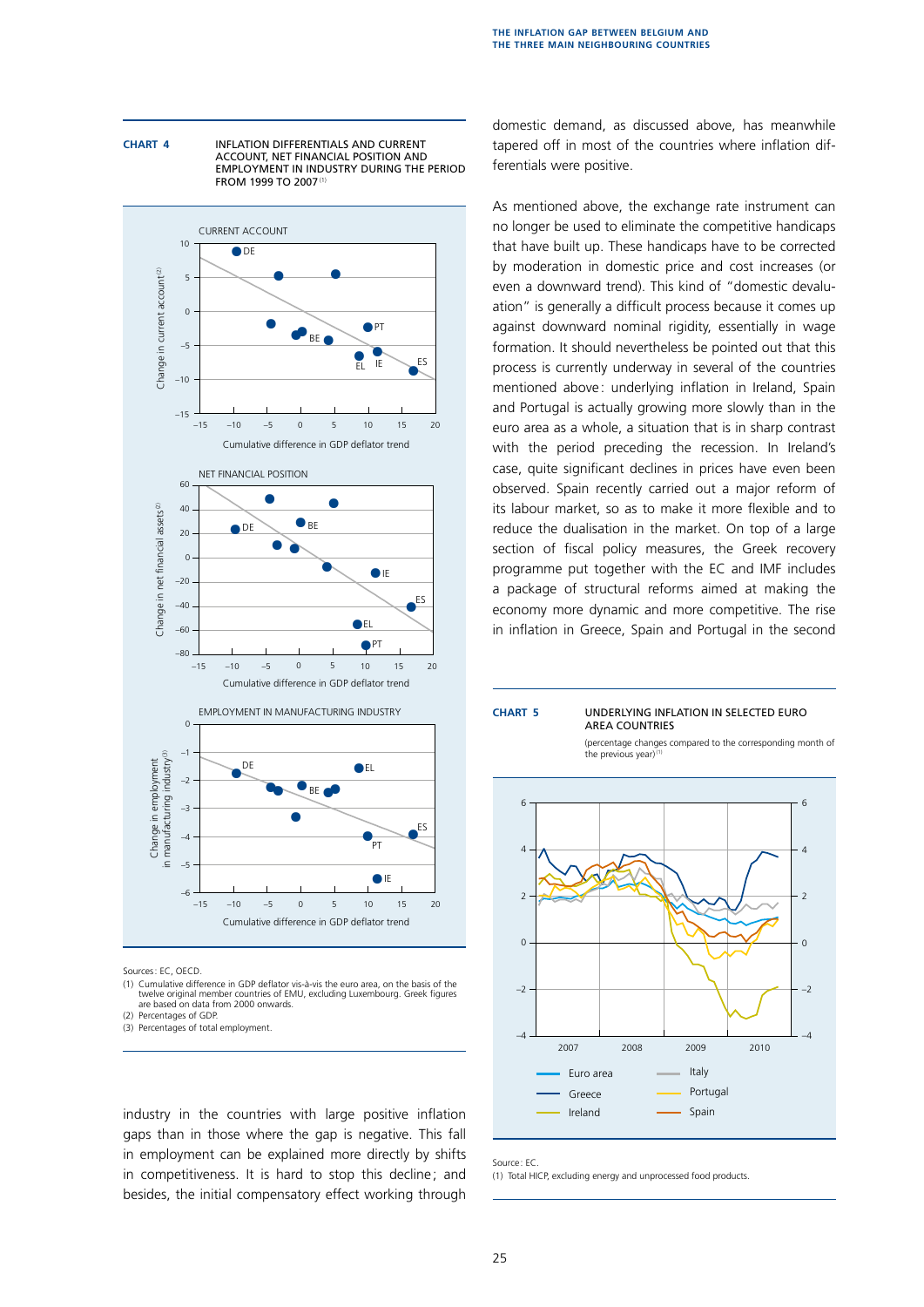and third quarters of 2010 is attributable to the sharp increases in indirect taxes stemming from their respective fiscal consolidation plans. So it is not an indication of any further deterioration in competitiveness nor any reversal of the ongoing adjustment process.

The common monetary policy does not permit any offsetting of inappropriate divergences of this kind in the euro area. The only contribution that it can make in this respect is to ensure price stability throughout the whole euro area. As a result of medium-term inflation in the euro area stabilising at a high enough level – less than, but close to, 2% –, deflationary pressures have been avoided in the current circumstances in the euro area as a whole and the process of adjustment underway in countries that had been faced with major losses of competitiveness has been made easier. These considerations are among the reasons why the monetary policy strategy was clarified in 2003 by adding the words "close to 2%" in the definition of price stability.

The main challenges ahead are therefore on the national economic policy front. Suitable domestic policy instruments have to be developed in order to tackle the problematic divergences in the euro area, i.e. in the field of fiscal policy, structural reforms, income policy, macroprudential policy aiming to curb pro-cyclicality, etc. The recession triggered a growing awareness that countries cannot, at one and the same time, be part of a monetary union and follow an unsuitable or excessively short-termorientated domestic economic policy with impunity. There is thus a need to strengthen coordination and monitoring of macroeconomic policies conducted in the euro area Member States. A new framework for this purpose was proposed by the Van Rompuy Task Force and endorsed by the European Council held on 28 and 29 October 2010.

# Box 1 – The action plan for European economic governance

Bearing in mind that the recession pointed up the flaws in economic governance in Europe, the March 2010 European Council set up a working group, under the leadership of European Council President Herman Van Rompuy, with the task of drawing up recommendations designed to guarantee greater fiscal discipline, to introduce a new system of macroeconomic surveillance and to provide an improved framework for crisis management. The proposals put foward by this Task Force on European economic governance were endorsed by the heads of State and government at the European Council of 28 and 29 October. The objective is for an agreement between the Council and the European Parliament on implementing the proposals to be reached by the summer of 2011. This box endeavours to set out the action plan adopted by the European Council, by focusing on measures designed to correct macroeconomic imbalances and competitiveness gaps.

In this key policy area, the action plan provides, on the one hand, for wider macroeconomic surveillance, beyond what is currently prescribed by the Stability and Growth Pact and, on the other hand, for a deepening of national economic policy coordination.

The new surveillance framework expected to be adopted is based on two pillars. The first is preventive action involving regular assessments of the risks of macroeconomic imbalances. In particular, it includes setting up a scoreboard based on a small number of key indicators and putting an early-warning procedure into place for pointing up serious competitiveness gaps or majors risks such as a property bubble forming. In the event of an excessive imbalance, whether potential or real, an in-depth analysis of the country concerned would be carried out by the Commission, possibly in conjunction with the ECB. The second pillar is corrective. If the policies chosen by a Member State were to prove out of line with the broad economic policy guidelines or if they might potentially jeopardise the smooth functioning of Economic and Monetary Union, the Commission would be allowed to address an early warning to the Member State in question. In the event of profound imbalances, however, the Council would be able to place a member country in an "excessive imbalances position" and thus trigger a corrective procedure against it. A series of policy recommendations should then be put to the country in question and if no satisfactory measures were to emerge, sanctions could be imposed on any Member State belonging to the euro area.

ь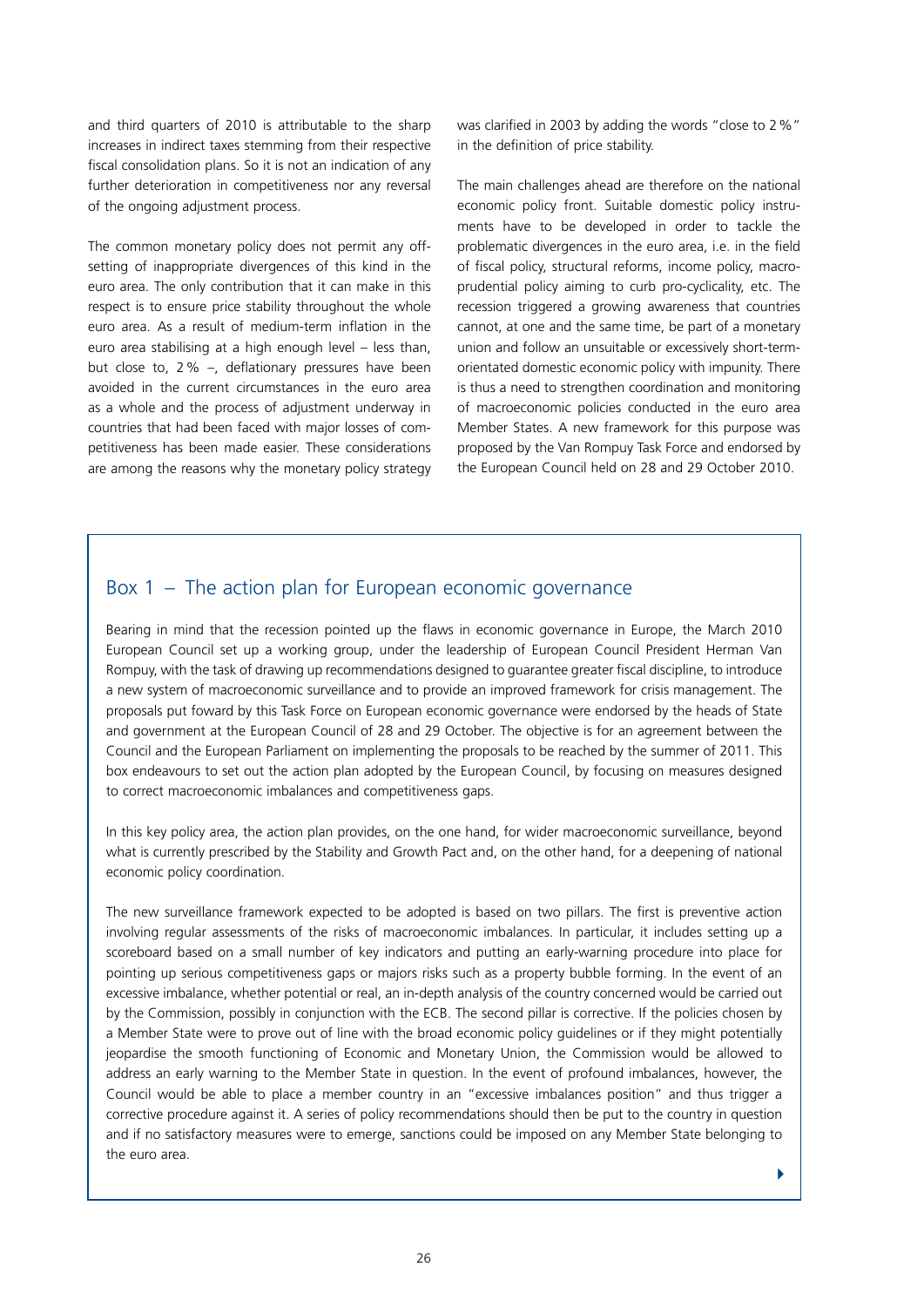On the policy coordination front, the plan is to introduce a "European Semester" to examine how the EU dimension has been taken into consideration when preparing domestic economic and fiscal policies. This strengthened round of policy coordination will run from March to the moment when budgets are presented to national parliaments and will cover all aspects of economic surveillance, including fiscal, growth and macroeconomic stability policies. It will come into force on 1 January 2011.

Alongside the elements concerning macroeconomic imbalances and competitiveness gaps, the action plan adopted by the European Council intends to toughen up the Stability and Growth Pact, notably by bringing in sanctions earlier on in the process and by making them more automatic. It also involves establishing a permanent crisis resolution system with a view to safeguarding the financial stability of the euro area as a whole. In order to improve the efficiency of fiscal governance, the plan also requires national budgetary frameworks to be adapted to comply with a number of minimum requirements, most notably a national accounting and statistical plan. A set of non-binding standards will be drawn up as well, particularly on the role of national public bodies tasked with providing independent analysis, assessments and forecasts related to domestic fiscal policy matters.

# 2. Monitoring competitiveness in Belgium

In Belgium, monitoring competitiveness is a practice that existed well before the advent of EMU. Because it is a small, open economy, the development of Belgium's economic activity and employment is highly dependent on international trade. The experience of the end of the 1970s and beginning of the 1980s shows only too well that a wage drift is not without impact on the economy and therefore forces the authorities to take draconian measures. At that time, competitiveness had been restored thanks to a devaluation of the national currency, combined with a series of radical measures revolving around wage moderation. Economic activity and employment were nevertheless hit very badly until competitiveness could be restored. When the Belgian franc was pegged to the German mark in 1990, the Belgian authorities effectively gave up the right to use the exchange rate instrument, something that turned out to be of crucial importance in 1982. Since joining the European monetary union in 1999, the exchange rate instrument has disappeared altogether. In such circumstances, competitive positions can only be maintained by suitably adjusted developments in domestic prices and costs.

This is why the Law of 1996 on the promotion of employment and the preventive safeguarding of competitiveness includes a large section on monitoring changes in competitiveness, measured by developments in wage costs in the private sector compared with that observed in the three neighbouring countries, namely Germany, France and the Netherlands. The choice of these three reference countries had been dictated by the fact that Belgium was already *de facto* part of a monetary union with them at the time (1996). On this subject, the explanatory note to the 1996 Competitiveness Law states that: "Germany, France and the Netherlands have been chosen as reference countries because they are in fact countries with which Belgium already has stable exchange rates and monetary convergence". In principle, closer monitoring of competitiveness trends and imbalances in the euro area should therefore not require any major changes in the policy followed in this field in Belgium.

However, the question has to be asked whether the choice of the three neighbouring countries as benchmarks for comparing changes in competitiveness is still relevant today, given that Belgium is now part of a much bigger monetary union. A whole series of basic arguments nevertheless plead in favour of continuing to align Belgium's competitiveness primarily with that of its three main neighbouring countries.

It should first of all be pointed out that the reference countries singled out by the 1996 legislation are also Belgium's three main trading partners, so price and cost developments in relation to these countries have a huge effect on competitiveness. In addition, these nations have a comparable level of economic development. If changes in competitiveness are to be accurately estimated, it is better to compare Belgium with three similar countries. Any comparison with a wider reference zone, which would also include countries in the catching-up phase, could conceal a loss of competitiveness, because inflation and wage cost developments in these countries are (upwardly) influenced by the Balassa-Samuelson effect described above. Although the impact of this effect has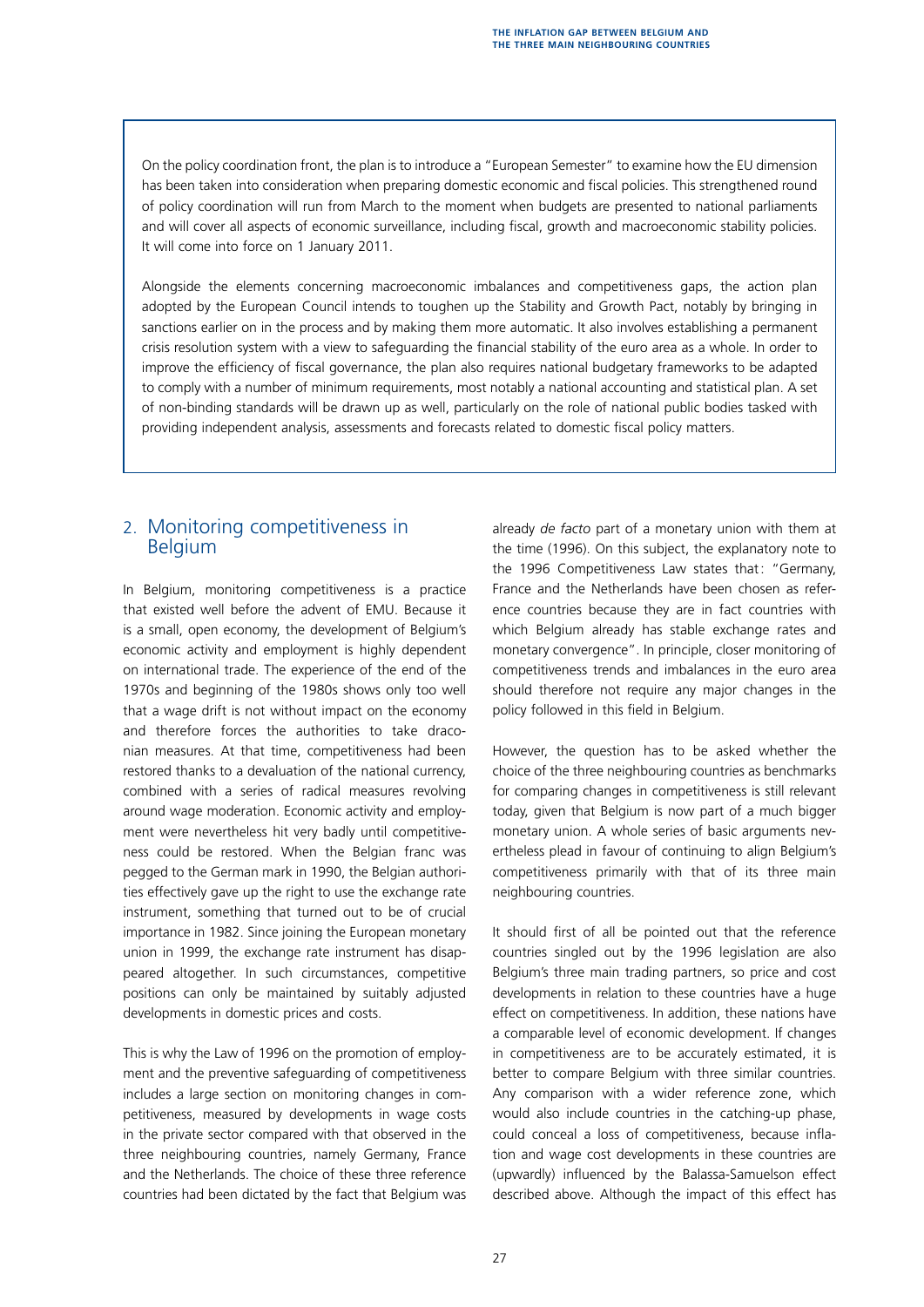clearly not been very significant during the first twelve years of monetary union, this aspect can nevertheless become more important as new member countries join the euro area. Moreover, largely as result of this law, Belgium has managed to keep its competitive edge vis-àvis the euro area as a whole, even if it has incurred a loss of competitiveness against Germany. By comparing its own performance with countries that also have ambitious programmes for structural reforms on the labour and product markets, Belgium also has the potential to take measures that could inject substantial dynamism into its economy. Lastly, keeping on an institutional framework that has worked relatively well and which enjoys a broad social consensus has undeniable advantages, too. This enables efforts to be concentrated on making sure the institutional set-up works efficiently, whereas putting together a new framework is a long drawn-out process with an uncertain outcome into the bargain.

The importance of the 1996 law in the efforts to maintain Belgium's competitive edge also stems from the fact that it gives explicit encouragement to the social partners to avoid the undesirable effects of automatic wage indexation. In this respect, the objective is to reconcile this index-linking system with a moderate overall wage trend that has to be aligned on movements in nominal hourly wage costs in the private sector in the three neighbouring countries. To do this, on the one hand, the anticipated impact of indexation has to be deducted *ex ante* from the margin available for real wage increases. On the other hand, this piece of legislation requires any possible overshoots of the wage norm, for instance as a result of unexpected effects of indexation, to be corrected *ex post*, by deducting them from future wage rises. Together with the introduction in 1994 of the health index (which excludes changes in the price of petrol, diesel, tobacco and alcoholic drinks from the consumer price basket) as the reference for indexation in Belgium, the 1996 law is a cornerstone of the policy for keeping the consequences of indexation under control.

Belgium's inflation gap with the three neighbouring countries is therefore a valuable tool for assessing competitiveness, both present and future, and for two reasons. Firstly, an analysis focusing on inflation divergences can either strengthen or weaken the signal coming from relative changes in wage costs. Movements in wages act as a key determinant in price trends, so the relative change in inflation may be perceived as an alternative competitiveness criterion. Secondly, in a country, like Belgium, where wage costs are index-linked, fluctuations in relative consumer price trends can cause fluctuations in relative labour cost developments and, hence, determine any change in competitiveness. Emphasising this dual perspective, the next section of this article concentrates on Belgium's inflation gap vis-à-vis its three main neighbouring countries.

# 3. Belgium's inflation differential with the three main neighbouring countries

The following section focuses first of all on movements in the inflation differential over the last four years. A more in-depth analysis of this period is of particular interest since it has seen very marked fluctuations in the inflation gap. Moreover, a systematic sequence seems to have formed during this period. To begin with, changes in prices of energy and food products following on from fluctuations in commodity prices on international markets were the main factor fuelling the inflation differential before they began to have a more general influence on the underlying inflation trend, measured here as the change in prices of non-energy industrial goods and services. So, while the recent period clearly raises questions about energy and food price-setting in Belgium, it also shows that the impact of the mechanism for indexlinking not just wages but also prices of certain services can trigger so-called related second-round effects and put a strain on competitiveness. The second part of the analysis, which looks at changes in the inflation gap since 1996, the year when the Competitiveness Law came into force, clearly highlights the crucial importance of the link between relative wage cost developments and movements in the inflation gap.

# 3.1 Increased volatility of the inflation gap between Belgium and its three main neighbouring countries since 2007

In recent months, the inflation gap between Belgium and its three neighbouring countries has widened considerably. In October, inflation as measured by the harmonised index of consumer prices (HICP) came to 3.1% in Belgium, compared with 1.3% in Germany, 1.8% in France and 1.4% in the Netherlands. The average rate of inflation in these three countries thus works out at 1.5%, which is 1.6 percentage points less than in Belgium. In 2008, too, Belgium had a clearly positive inflation differential, which had exceeded the 2 percent mark in the summer. During the course of the year 2009, however, the inflation gap turned into a significantly negative differential. Consequently, in June 2009, a negative differential of 1.5 percentage points was recorded, exclusively due to the negative contribution of energy products. Such wide fluctuations had never been observed before and are evidence of much greater volatility since 2007. Between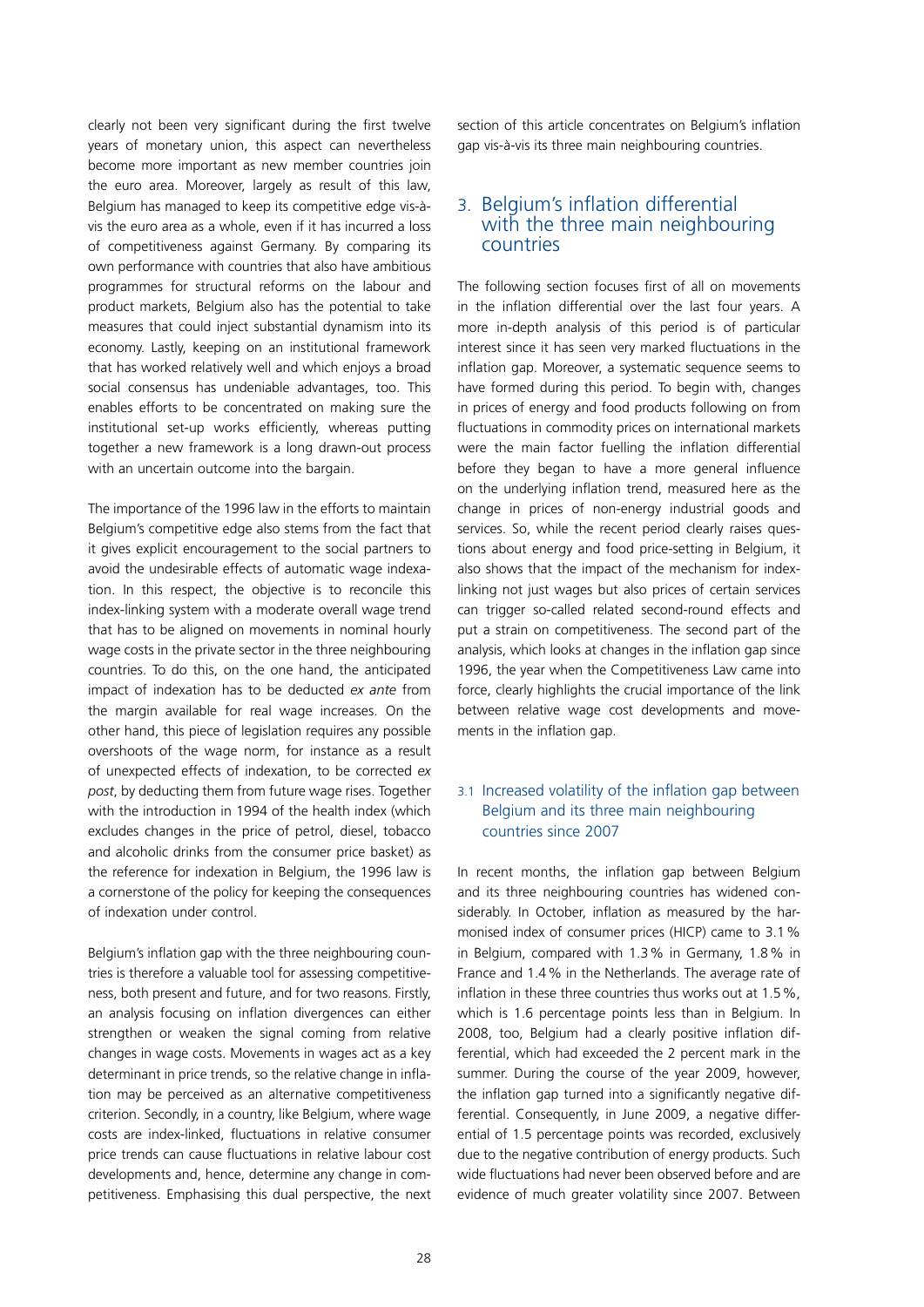January 2007 and September 2010, the standard deviation of inflation in Belgium from that of the three neighbouring countries actually reached 1 percentage point, whereas it had only hovered around half a percentage point between January 1996 and December 2006.

The widening of the inflation gap observed in 2010 bears many similarities to its evolution in 2008. Against a backdrop of rising crude oil prices expressed in euro, the differential was once again first fuelled by movements in relative prices of petroleum products, before gas and electricity triggered a positive differential after a few months (this has been the case since June 2010). In 2008, moroeover, these developments had been accompanied by a very sharp increase in prices of (processed) food products, in a context of surging food commodity prices. Besides unprocessed food, processed food products again contributed to widening Belgium's inflation gap with the three main neighbouring countries from the summer of 2010 onwards. It remains to be seen whether, like in 2008, this contribution will get any bigger in the near future under the influence of the recent rise in food commodity prices. Finally, in the previous phase where a positive inflation gap had been recorded, a positive contribution from services and non-energy industrial goods had



**Chart 6** Inflation gap between Belgium and its

been observed from June 2008, which points up the fact that the greater impact on prices of shocks resulting from movements in raw material prices had ultimately triggered second-round effects. This positive contribution from the above-mentioned components to the inflation gap narrowed in 2009, a downward movement that has recently come to a halt, especially when one considers that the decline recorded in July 2010 is largely due to a one-off and rather artificial effect, namely the bigger weighting given to the group of discounted products in the HICP as of 2010 following a change in the weighting system $(1)$ . So, it will be interesting to see whether the positive contribution from services and non-energy industrial goods will widen again in the future as a result of second-round effects. In fact, the pace of price increases for products used in calculating the health index (heating oil, electricity and natural gas are included, unlike petrol and diesel) has already accelerated to reach 2.6% in October, whereas it had still been negative in the second half of 2009.

The next part of the article will look in turn at unprocessed and processed food products, and energy, before referring to the underlying inflation trend.

#### Unprocessed food

In the case of unprocessed food products, the analysis is complicated by the change in the method for compiling price indices for fruit and vegetables used for calculating the Belgian HICP from January 2010 onwards. This change in methodology, requested by Eurostat, concerns the way in which the seasonal nature of these products, which are not necessarily available all year round, is taken into account. Consequently, the inflation profile for unprocessed food products will be affected throughout the year 2010. Without this methodological change, a smaller positive inflation differential would have been recorded for unprocessed food. Thus, the average inflation rate for this component over the first ten months of 2010 was as high as 3.3% according to the HICP, as against 2.7% under the domestic index (which is not affected by the above-mentioned changes). That said, there is no doubt that the pace of price increases has gained momentum in 2010, rising from 1.6% in the first quarter to 4.8% in October. This acceleration is basically due to less favourable supply conditions during the summer of 2010, which enjoyed an exceptionally warm and dry July that was followed by a particularly wet month of August, while the favourable weather conditions seen a year earlier had enabled fruit and vegetable prices to be kept at very low levels. Both in Belgium and the three neighbouring

Sources: EC, NBB.<br>(1) This change of method alters the seasonal profile of the HICP, which has brought (1) This change of method alters the seasonal profile of the HICP, which has brought about a non-recurring fall in annu 2010.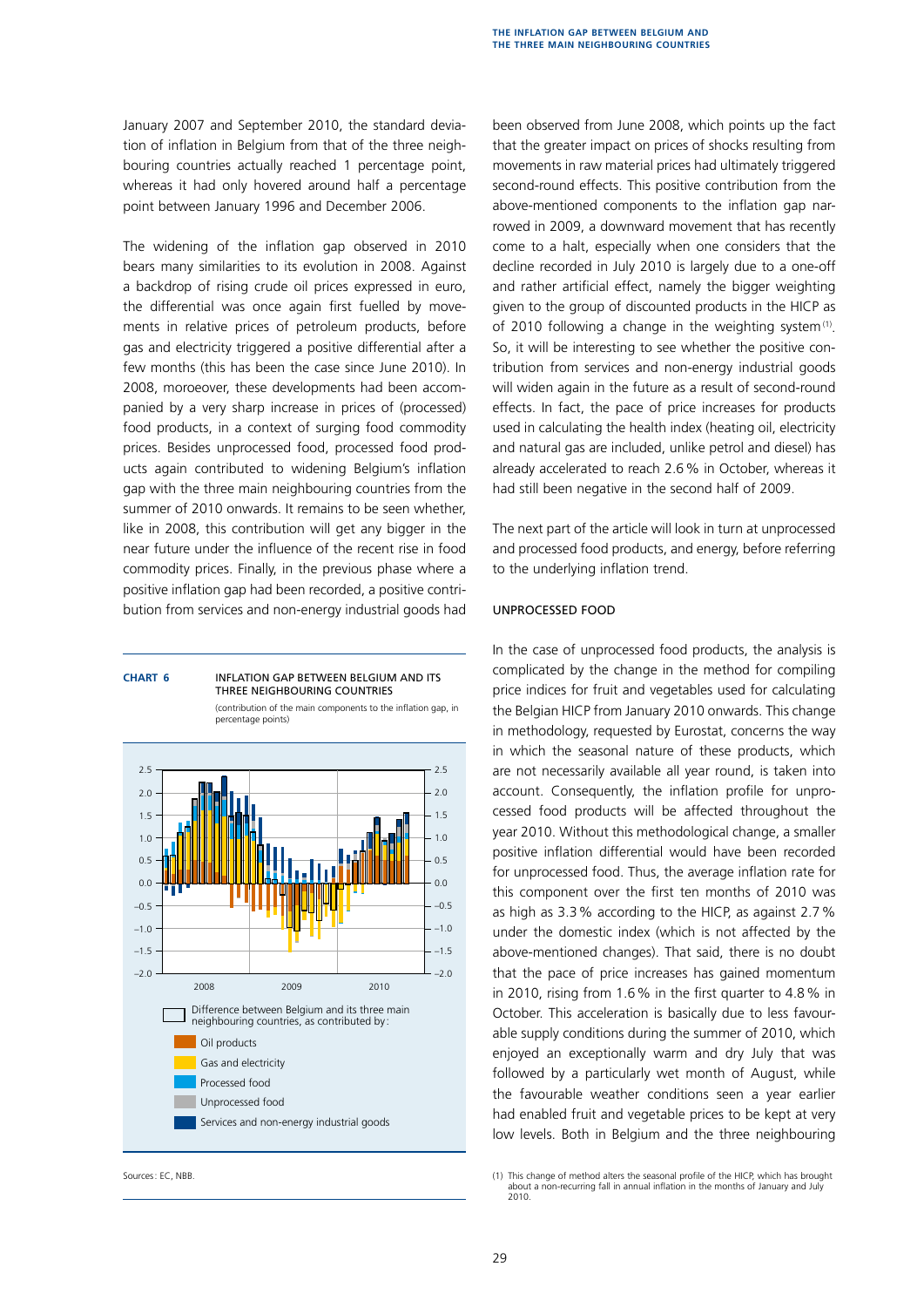countries, sharp fluctuations in supply conditions usually cause a volatile, but nonetheless synchronous, movement in prices of unprocessed food products. While this volatility is no more marked in Belgium, unprocessed food inflation was higher on average in Belgium between 1996 and September 2010, where they posted an annual inflation rate of 2.2%, compared with 1.7% in the three main neighbouring countries.

#### processed food

As far as processed food products are concerned, they were found to make a major contribution to the unfavourable inflation gap observed in 2008, when food commodity prices had risen sharply. Considered over a longer period, processed food prices have shown no systematic tendency to rise faster in Belgium than in the three neighbouring countries. However, this is what happened between mid-2006 and the end of 2008. From mid-2007 onwards, marked increases in processed food prices can be linked to the strong increase in prices of agricultural commodities over this period. However, a high degree of transmission of upward cost pressures is not necessarily evidence of uncompetitive price-setting. It can just as easily be an indication of the opposite, because in a fiercely competitive environment, it is hard for the various stakeholders in the food chain, from production to distribution, not to pass on the rise in costs, given that their margins are, in principle, already narrow. This is why the symmetry (or lack of symmetry) between the initial upward phase and the downturn phase is generally the best indicator for assessing the degree of competition. However, no negative gap appeared during the period following the drop in food commodity prices. This finding suggests some degree of asymmetry in price-fixing, at least in the short term, as pointed out in the 2009 annual reports from the Bank and the Price Observatory<sup>(1)</sup>.

During the course of 2009 and more particularly in 2010, prices on international markets started rising again, albeit at varying paces from one product to another. The rise in prices of raw materials was initially concentrated on sugar, cocoa or coffee, before going on to affect commodities like wheat, maize and milk from the summer of 2010 onwards. From July, higher consumer prices were first of all observed in the "sugar confectionery" and "coffee,

#### **Chart 7** Consumer prices of food

(percentage changes compared with the corresponding month of the previous year)





<sup>(1)</sup> In the absence of sufficient data, it has not been possible to find out in which phase of the agri-food production and distribution chain this asymmetry emerged. However, as regards the more specific case of milk, the Price Observatory pointed out that the asymmetry seems to result from price-fixing by both the food production and distribution sectors. At the same time, in several market segments – notably that of premium milk – it has transpired that prices were fixed more evenly and, therefore, more competitively.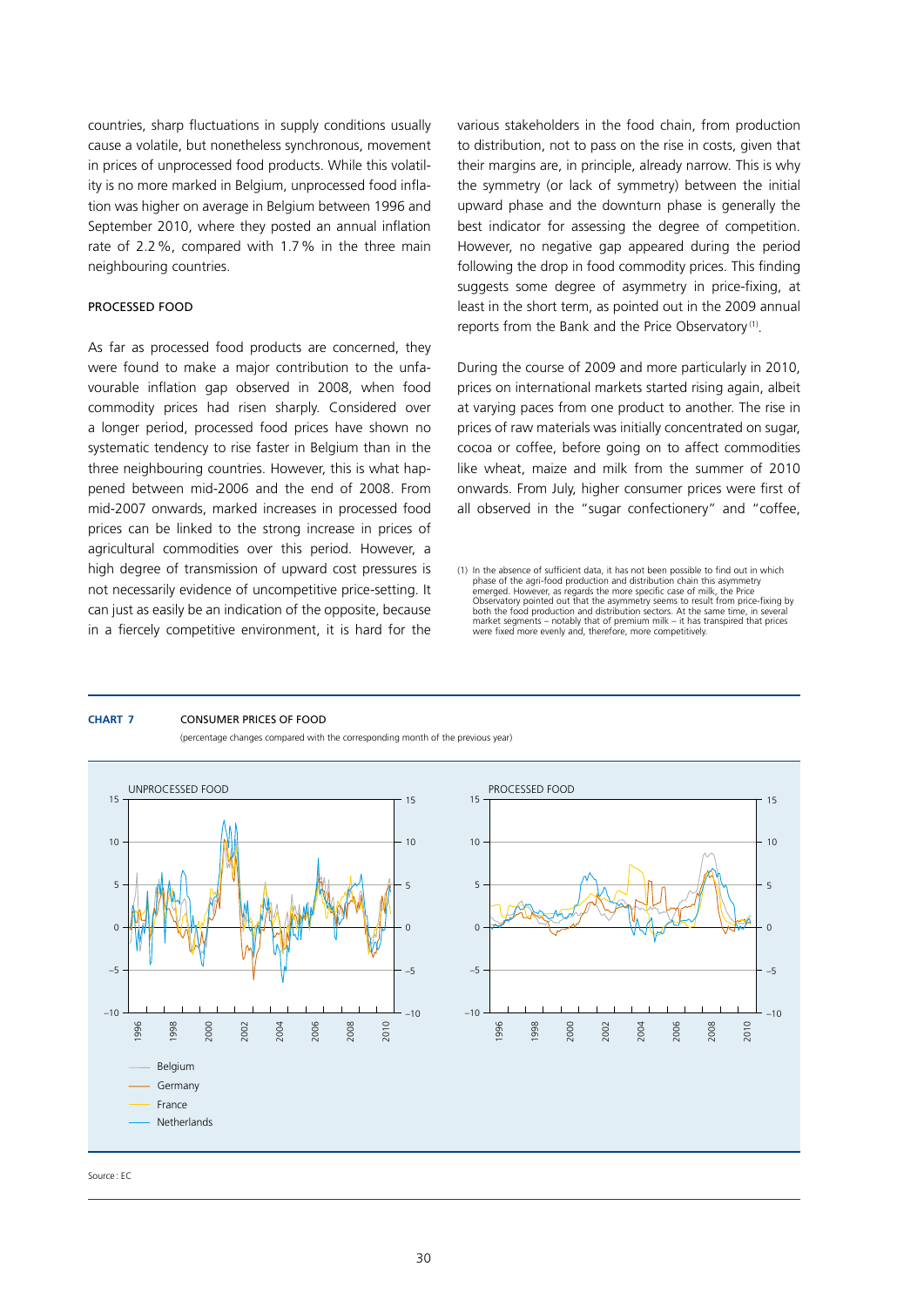

**Chart 8** Food commodity prices in euro  $(index 2005 = 100)$ 

Sources: IMF, NBB.

tea and cocoa" components, and then for products like bread and butter, too. In recent months, price rises for these products have been more marked than in the three main neighbouring countries. As the 2007-2008 experience showed, price increases like this can have major consequences. It is therefore important that the way in which rises in food commodity prices are passed on is carefully monitored over the next few months for all food products, a major task for the Price Observatory.

#### **ENERGY**

Energy products have a tendency to contribute positively to the inflation differential when raw materials prices rise (as in 2008 and again in 2010) and to contribute negatively to this differential when they fall (as in 2009). This suggests that Belgian inflation is more sensitive to fluctuations in the price of energy raw materials. Judging from several recent publications in the Bank's Economic Review<sup>(1)</sup>, three factors give an explanation for this greater sensitivity: higher energy consumption by households, a lower average level of excise duties on energy products than in other countries, and certain features of pre-tax energy price-setting in Belgium, notably a particularly swift transmission of energy commodity prices to consumer gas and electricity prices.

Turning to Belgian households' comparatively higher consumption of energy products than households in neighbouring countries, this increases their weight in the consumer price index and therefore makes it more sensitive to energy prices. Factors helping to explain this situation are put forward in Baugnet and Dury (2010). Controlling and, as far as possible, reducing the energy intensity of the Belgian consumption profile is a major challenge, not just for the sake of the environment, but also from a macroeconomic point of view. An increase in excise duties on energy products could help here. In addition, any such increase would automatically weaken the link between consumer prices and energy commodity prices (see below). But since it would also have an upward influence on the health index, it risks having adverse effects on wage cost developments.

At the same time, the weight of energy consumption varies according to the source used: it is higher in the national accounts than in the household budget survey. Since 2010, the HICP has switched from a weighting system based on this survey – as is still the case with the national consumer price index from which the health index is also derived – to a system based on the national accounts, which has pushed up the share of energy compared with the national index $(2)$ . According to these data, it is mainly consumption of motor fuels and heating oil that is stronger in Belgium. Although this new weighting system is not yet being used to calculate the national index and the health index – because the Index Commission still has to examine its relevance – it is nevertheless useful to assess the impact that switching over to this new weighting system could have on the health index. As regards the share of energy products included in this index (i.e. excluding motor fuels), there is virtually no difference at all from the current system, but the composition is different: heating oil would see its relative share grow, while the share of gas and electricity would shrink.

The second factor explaining the higher short-term sensitivity of inflation to oil shocks in Belgium is the fairly low level of excise duties and related taxes on diesel, natural gas, electricity and, above all, heating oil compared with the country's three main neighbours. By way of example, these differences in excise duties are illustrated in the article by Baugnet and Dury (2010) mentioned above. The mechanism at work here can be summed up as follows: taking account of the relatively low excise duties, the (implicit) weight of energy commodities in consumer prices for energy products is higher and any given

<sup>(1)</sup> See Cornille (2009), Baugnet and Dury (2010), Coppens (2010) and Swartenbroekx (2010).

<sup>(2)</sup> This difference has accounted for more than half of the gap between inflation rates measured using the two concepts since the beginning of 2010. Over the<br>first nine months of 2010, this difference came to 0.2 of a percentage point,<br>while during the same period, the average inflation rate measured by was 2.1% compared to 1.9% under the national index.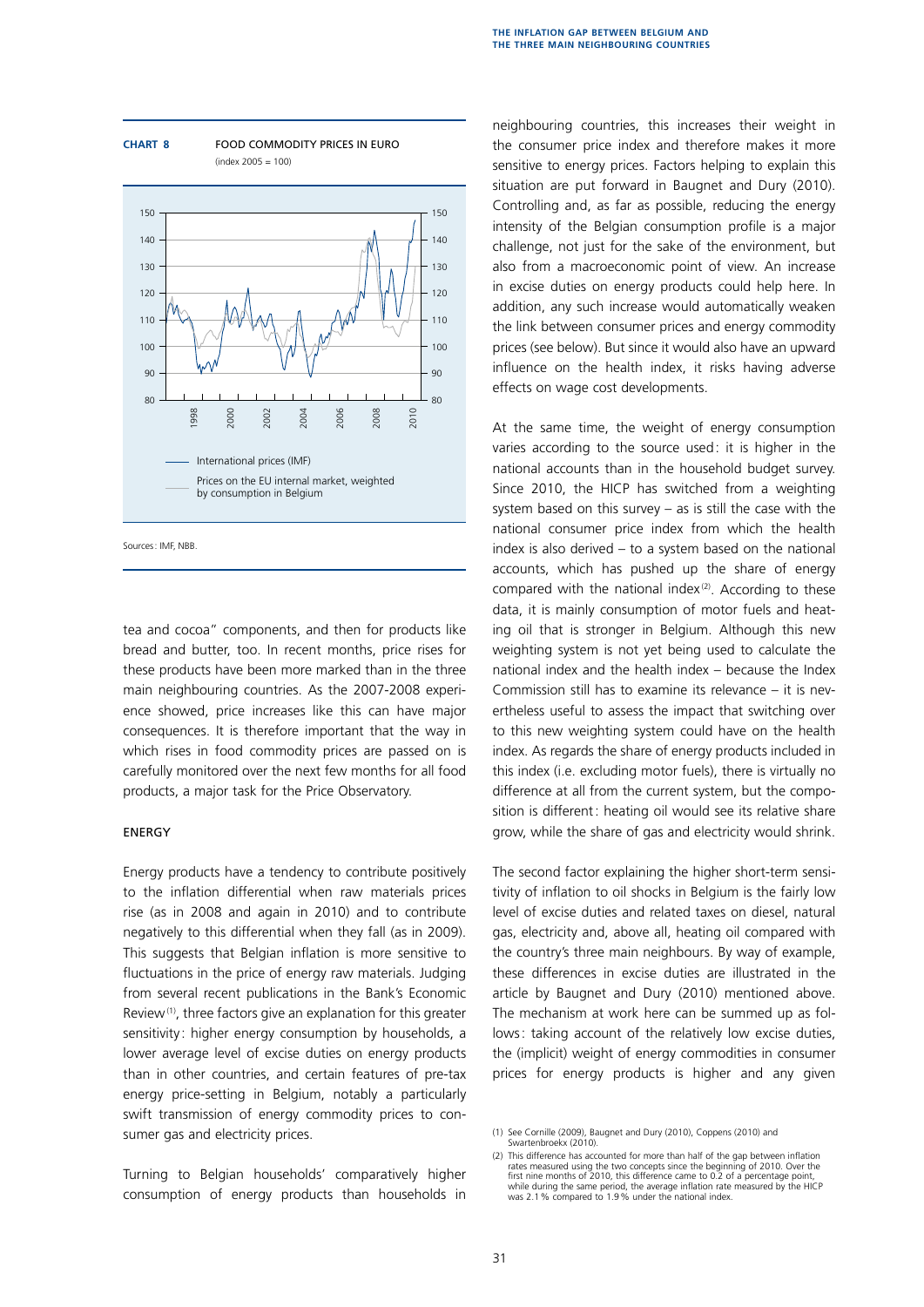**Table 1** Weighting for energy products in Belgium and the three main neighBouring countries

(per thousand)

|                                                             | Average over the period 2000-2010       |         | Weightings in 2010                      |         |                                                |
|-------------------------------------------------------------|-----------------------------------------|---------|-----------------------------------------|---------|------------------------------------------------|
|                                                             | Three main<br>neighbouring<br>countries | Belgium | Three main<br>neighbouring<br>countries | Belgium | p.m.<br>Belgium<br>(national<br>$index)^{(1)}$ |
|                                                             | 96                                      | 105     | 102                                     | 112     | 101                                            |
| of which:                                                   |                                         |         |                                         |         |                                                |
| Motor fuels                                                 | 40                                      | 42      | 41                                      | 50      | 39                                             |
| Heating oil                                                 | 8                                       | 15      | 8                                       | 17      | 12                                             |
|                                                             | 15                                      | 20      | 16                                      | 17      | 21                                             |
| Electricity                                                 | 23                                      | 28      | 27                                      | 27      | 29                                             |
| Other <sup>(2)</sup>                                        | 9                                       |         | 10                                      |         |                                                |
| $p.m.$ Energy, excluding motor fuels $\ldots \ldots \ldots$ | 55                                      | 64      | 61                                      | 62      | 62                                             |

Sources: EC. NRR

(1) Adjusted for relative price variations between the reference year 2004 and 2009.

(2) Especially the purchase of direct heat via the district heating networks in Germany and France and coal in Belgium.

percentage change in the price of the raw material will trigger a more pronounced percentage change in the prices charged to the consumer (and will therefore have a greater impact on inflation).

In order to analyse the third explanatory factor, the mechanism for setting pre-tax prices needs to be studied carefully. The results of such an analysis vary from one product to another.

In the case of oil products, various analyses – and notably that conducted by Baugnet and Dury (2010) – provide evidence that the transmission is comparable in the different countries, at least when it is expressed in eurocents per litre. In both Belgium and the neighbouring countries, it is complete (in other words, a rise in the price of the refined product normally triggers an equivalent absolute increase in the consumer price) and the feed-through is very quick (transmission completed only after a few weeks). Also, the programme contract does not seem to have any notable influence on the dynamics of the transmission of crude oil price fluctuations to Belgian consumer prices for oil products. On the other hand, the gross margins on petrol and diesel appear to be slightly higher in Belgium than those recorded in Germany and France, but somewhat lower than margins in the Netherlands. This finding can probably be explained both by the fact that petrol stations generate a higher turnover (and thus reap greater economies of scale) in Germany and France and that the market is not as concentrated there. In France, it should also be noted that supermarkets sell motor fuel at relatively low prices. Therefore, it seems that there is still some margin, albeit very small, for bringing down petrol and diesel price levels in Belgium by sharpening competition and reaping economies of scale. This option seems a lot less conceivable for the pre-tax price of heating oil, which is lower in Belgium than in the three main neighbouring countries. The contrast between the situation for heating oil and motor fuels could also suggest a certain degree of cross-subsidisation between the products targeted by the programme contract.

As regards natural gas, the transmission is slower than for oil products: here we are talking about months rather than weeks. However, Baugnet and Dury (2010) show that it is a lot less rapid in Belgium than in its neighbouring countries<sup>(1)</sup>. In addition, gas prices in Belgium were pushed upwards in 2007 by the change made by the country's main gas supplier to one of the parameters of the reference index for energy costs in October 2007. Following the collapse of gas prices in early 2007 and changes in supply contracts, the supplier had decided to raise the constant term in the corresponding indexation formula. This pricing formula review was followed by similar – but less far-reaching – adjustments by other

<sup>(1)</sup> The feed-through of gas and electricity prices to the consumer price index has also become faster than during the period prior to 2007, given that prices are recorded under the "acquisition" approach (each month, the rate applied during the month in question is registered), whereas the "payment" appr evidently speeded up the (observed) transmission compared with the pre-2007 period, it is no longer a source of divergence from the neighbouring countries,<br>since the so-called acquisition method has been used there for much longer.<br>Besides, this is in line with the methodological recommendations i for example, Cornille (2009).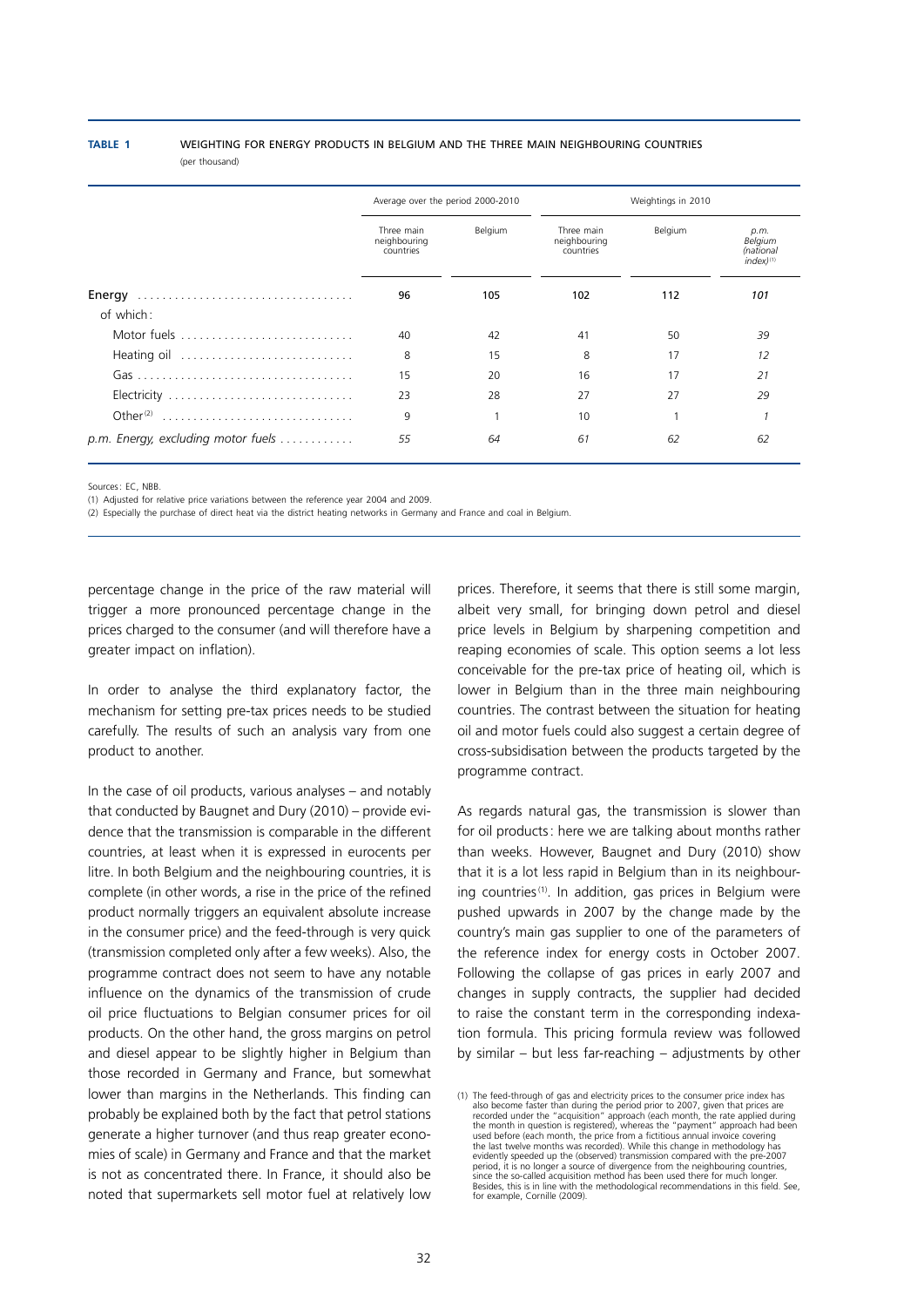#### **Chart 9** Consumer prices for energy

(percentage changes compared to the corresponding period of the previous year)



Sources: EC, NBB.

suppliers. The result was a price increase that can be regarded as permanent (see also Swartenbroekx, 2010, for more details).

Consumer prices of electricity in Belgium also appear to be particularly sensitive and react quickly to price fluctuations on the international energy markets, while in the neighbouring countries the latter do not seem to have any impact on electricity prices (see Coppens, 2010). This is one of the reasons why electricity prices shot up in Belgium in 2008 at a much faster pace than in the neighbouring countries. And it is for exactly the same reason that electricity prices for households in Belgium fell in 2009, before rising significantly again from the middle of 2010. A sharp rise in distribution and transmission rates in 2008 – and to a lesser extent in 2009 – also played a significant part in the rise in electricity consumer prices in Belgium, something that was much less pronounced in the case of gas. These increases in transport costs and distribution charges replaced the cuts that had previously been imposed by the Commission for Electricity and Gas Regulation (CREG), which had ruled that the prices being charged were inappropriate. The arguments put forward to justify this assessment have nevertheless been contested in the law courts and CREG's case was thrown out at the end of 2007. Consequently, substantial price increases were made at the beginning of 2008 which effectively cancelled out the reductions that had previously been required.

The Belgian particularities of price-setting by electricity and gas suppliers  $-$  i.e. the part of the final price that does not include taxes and transport and distribution tariffs – can be explained by the unique model of monthly indexation of consumer gas and electricity prices based on pricing formulas which depend mainly on energy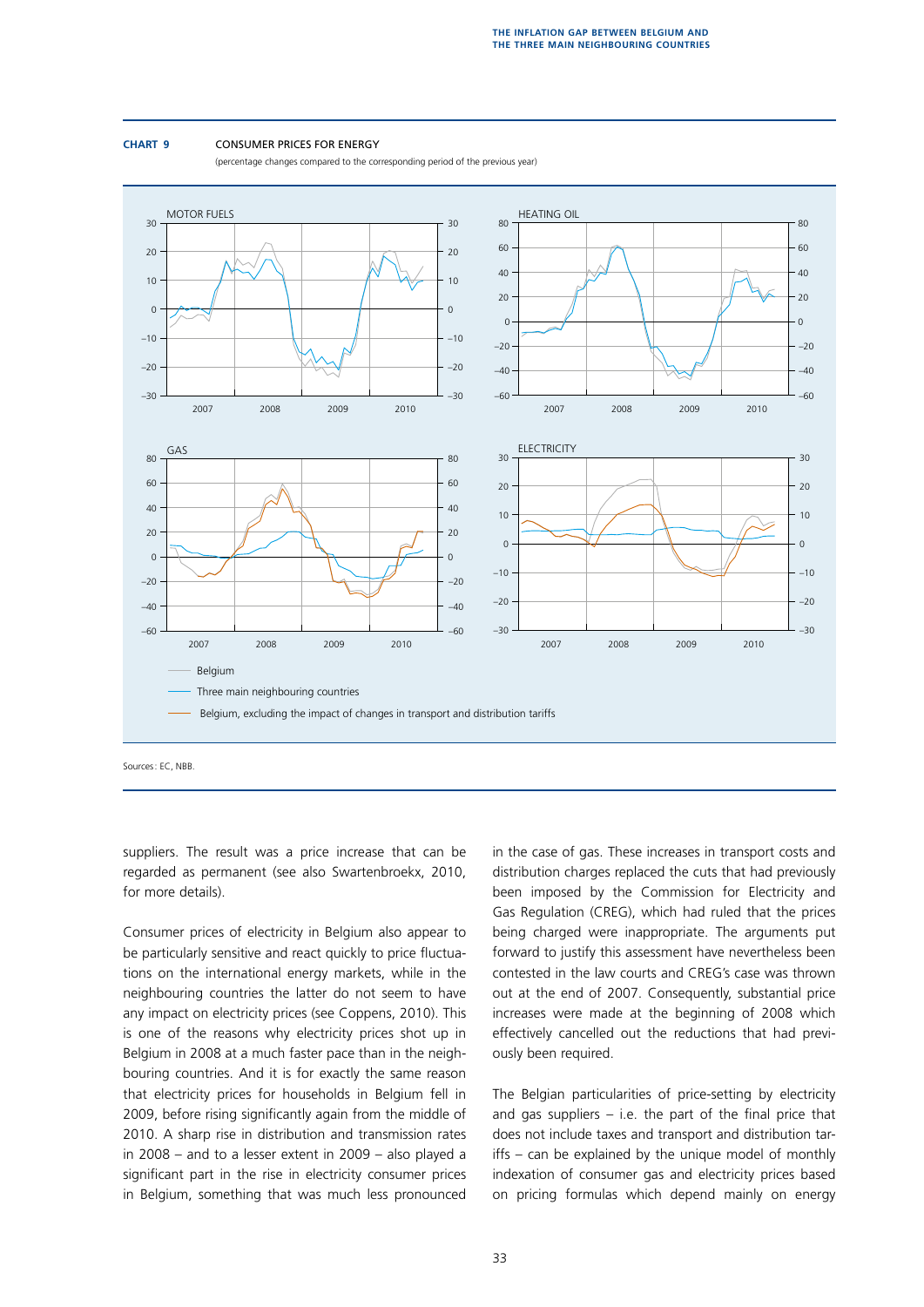commodity price movements. Consumer prices are in fact adjusted less frequently in the other countries and, in some countries like France and the Netherlands, there are still price controls of some form, while in Belgium, suppliers have been free to fix their own prices since the market was opened up to competition.

The principle of gas and electricity raw material prices being passed on to the consumer should not be called into question. It needs to be defended especially when it comes to more permanent movements since this is a major signal intended to encourage more rational energy consumption. It nevertheless remains to be seen whether pricing formulas closely reflect real supplier cost developments and whether an immediate repercussion onto the consumer of each change in raw material prices really is optimal. But, on the basis of information available in the public domain, it is not possible to make any decisions on whether there are any grounds for these indexation formulas (see, for example, Coppens, 2010, Baugnet and Dury, 2010, or, in this Economic Review, Swartenbroekx, 2010).

Both the keen and atypical sensitivity of consumer electricity prices in Belgium to fluctuations in energy commodity prices in a European context and the changes made to natural gas pricing formulas in 2007 raise questions. It therefore seems quite clear that the regulatory authority should play a more active role here. Under the wider competences the CREG has enjoyed since 2008 (the Law of 8 June 2008 notably gives it the power to assess whether prices offered by gas or electricity companies are objectively justified by their costs), it can now act on an *a posteriori* basis and point out any possible anomalies to the Competition Council. Using its price monitoring powers, the CREG would have liked the Council to re-examine the changes made in 2007 by the main supplier in the gas-pricing formula but the Competition Council no longer wanted to take the case given that it had already ruled previously that this change was not problematical at all. A model for *a posteriori* monitoring of price-setting seems to work better in Germany (see Swartenbroekx, 2010). In the Netherlands, the procedure is different: regulatory authority examines the grounds for energy suppliers' prices and their adjustments before they are actually put into practice.

### Underlying inflation trend

The above-mentioned developments have strongly influenced the health index. Food price changes are actually fully reflected in the index, while energy price developments are only partly disregarded. While it excludes petrol and diesel, the health index covers heating oil, gas and electricity, which together account for around 60% of the energy weighting. Moreover, gas and electricity price developments seem to have been more volatile over the last four years than previously. As a consequence, the health index has not been shielded from fluctuations in energy raw material prices as during the period from 1996 to 2006. So, the pace of increase in the health index climbed to 5.1% in the third quarter of 2008 and fell back to –0.5% in the third quarter of 2009 before accelerating again to reach 2.3% during the third quarter of 2010. In October 2010, it even got as high as 2.6%. As a result, the new trigger index in force in the general government sector had already been reached in August 2010, although it should not have been until the beginning of 2011 according to the inflation forecasts made in early 2010, assuming lower oil prices and food commodity prices.

These developments have obviously had some impact on the trend in underlying inflation. To start with, a whole range of services are automatically index-linked via the health index or a related index. This is notably the case with housing rent, which can be set freely when a lease is renewed, but any adjustment of the rent during the lease term is limited by law to an annual indexation based on movements in the health index. Other practical examples of indexation include prices of postal and rail services, for which any increases are linked to inflation, or premiums on fire insurance contracts, which are linked to the ABEX index (1). Overall, changes in prices for roughly a quarter of all services, making up around 10% of the HICP, are due to a more or less formalised system of indexation. The trend in prices for these services, which follow movements in the health index with a certain time lag, picked up again in the third quarter of 2010 after a net decline in the first two quarters.

It should also be pointed out that an acceleration of the upward trend in the health index feeds through to collectively agreed wages after some delay, owing to the wage indexation system. This faster increase in wages, in turn, is not without repercussions on the trend in underlying inflation, which rises almost in line with wages. Moreover, it was during the period of an upward trend in underlying inflation in 2008 and 2009 that a positive gap appeared with the three main neighbouring countries for this component, which accounts for almost 70% of the HICP. This gap narrowed in the second half of 2009 and at the beginning of 2010, notably under the influence of the marked weakening of indexation effects at the time.

<sup>(1)</sup> The ABEX is compiled twice a year by the Association of Belgian Experts. This index follows movements in construction costs in Belgium on the basis of construction material prices and wage costs in the building industry.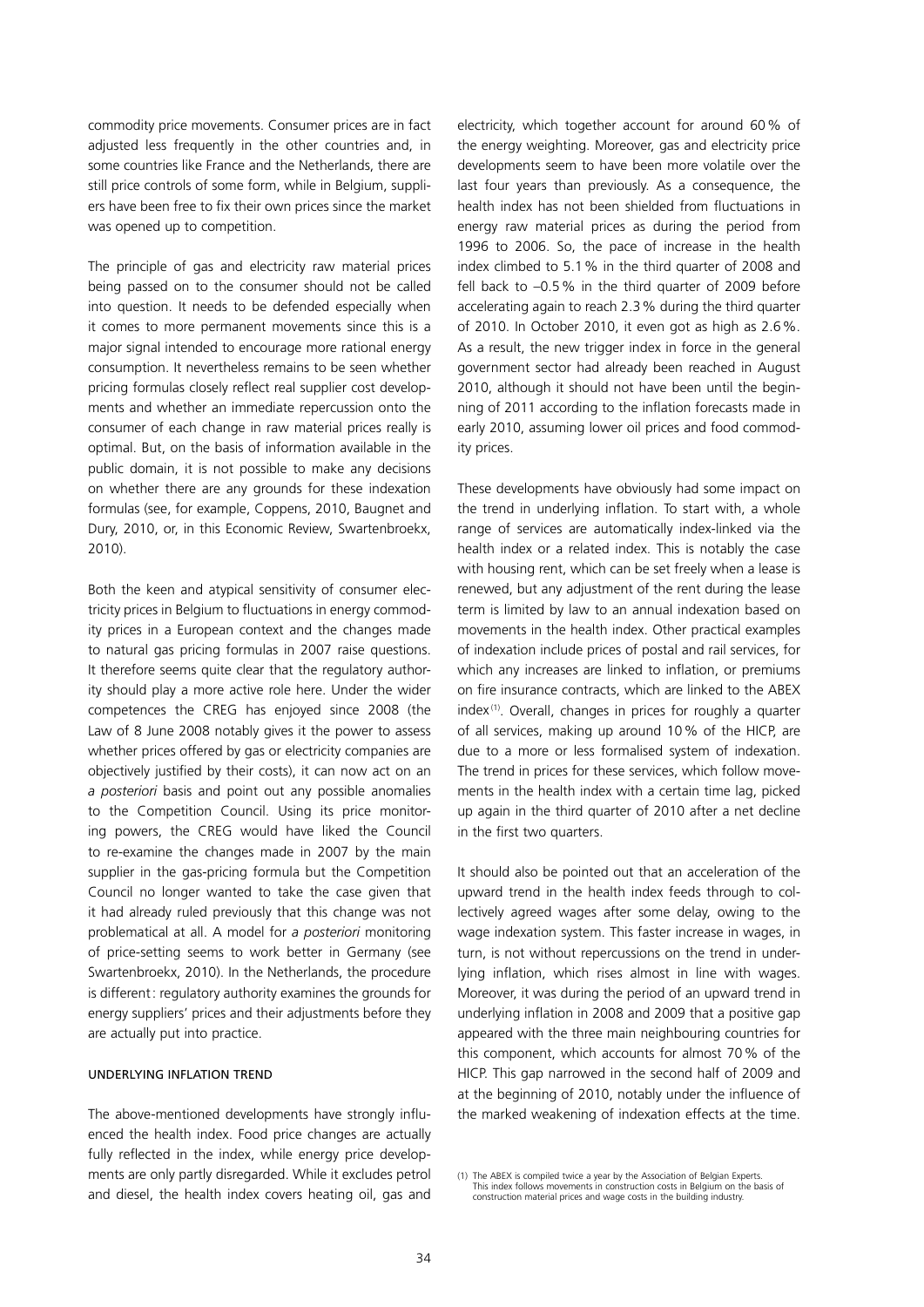

(percentage changes compared to the corresponding quarter of the previous year)



Sources: DGSEI; FPS Employment, Labour and Social Dialogue.

It nevertheless remained positive throughout this period and, in the meantime, the dampening of indexation pressures came to a halt. Likewise, indexation is expected to fuel inflation anew.

Once again, it appears that indexation is a major challenge for safeguarding the Belgian economy's competitive edge. This is precisely why the 1996 law incites the social partners to cancel out the undesirable effects of indexation, by taking full account of their impact on wage formation as well as on competitiveness vis-à-vis the three main neighbouring countries. Under the current circumstances, it must be a priority during the negotiations with a view to concluding a central agreement for the 2011- 2012 period.

## 3.2 Trend in the inflation gap relative to the three main neighbouring countries since 1996

A comparison, over a long period, of the main indicators of changes in prices and costs in Belgium and the three main neighbouring countries produces roughly the same indication from all of them, namely that Belgium's competitive position in terms of prices and costs has deteriorated since 1996 in relation to these three countries. The rise in the overall HICP, the underlying inflation trend, the GDP deflator and unit labour costs in the total economy was between 5 and 9% faster than in these countries. The fact that the main indicators all point in the same direction emphasises how robust these findings are and confirms previous reports compiled by the Central Economic Council for the social partners on the basis of the relative trend in hourly labour costs in the private sector.

It is also striking that, for the whole period running from 1996 to September 2010, the cumulative trend in energy prices in Belgium has remained in line with that in the three main neighbouring countries, even though there is clearly greater volatility in Belgium. In the event of an increase in the price of crude oil expressed in euro (2000, 2008, 2010), the Belgian HICP actually goes up more than the three neighbouring countries' indices, while the opposite happens when there is a fall in crude oil prices (2002-2003, 2007, 2009). The alignment of cumulative energy price trends between Belgium and its three main neighbours can be explained as follows: the impact of the greater sensitivity of the Belgian HICP to oil prices – the whole of the period under consideration has in fact been marked by a trend increase in crude oil prices expressed in euro – was offset by an initially more favourable movement in natural gas and electricity prices. This does not necessarily mean that there is no need for a more in-depth analysis of gas and electricity price-setting. In view of the growing volatility of these energy products and the fact that their prices have risen more rapidly than in the three main neighbouring countries since 2007, such an analysis would most certainly be relevant, especially from a forward-looking perspective. In the past, however, energy price developments, unlike labour cost trends, have not been among the main causes of the Belgian economy's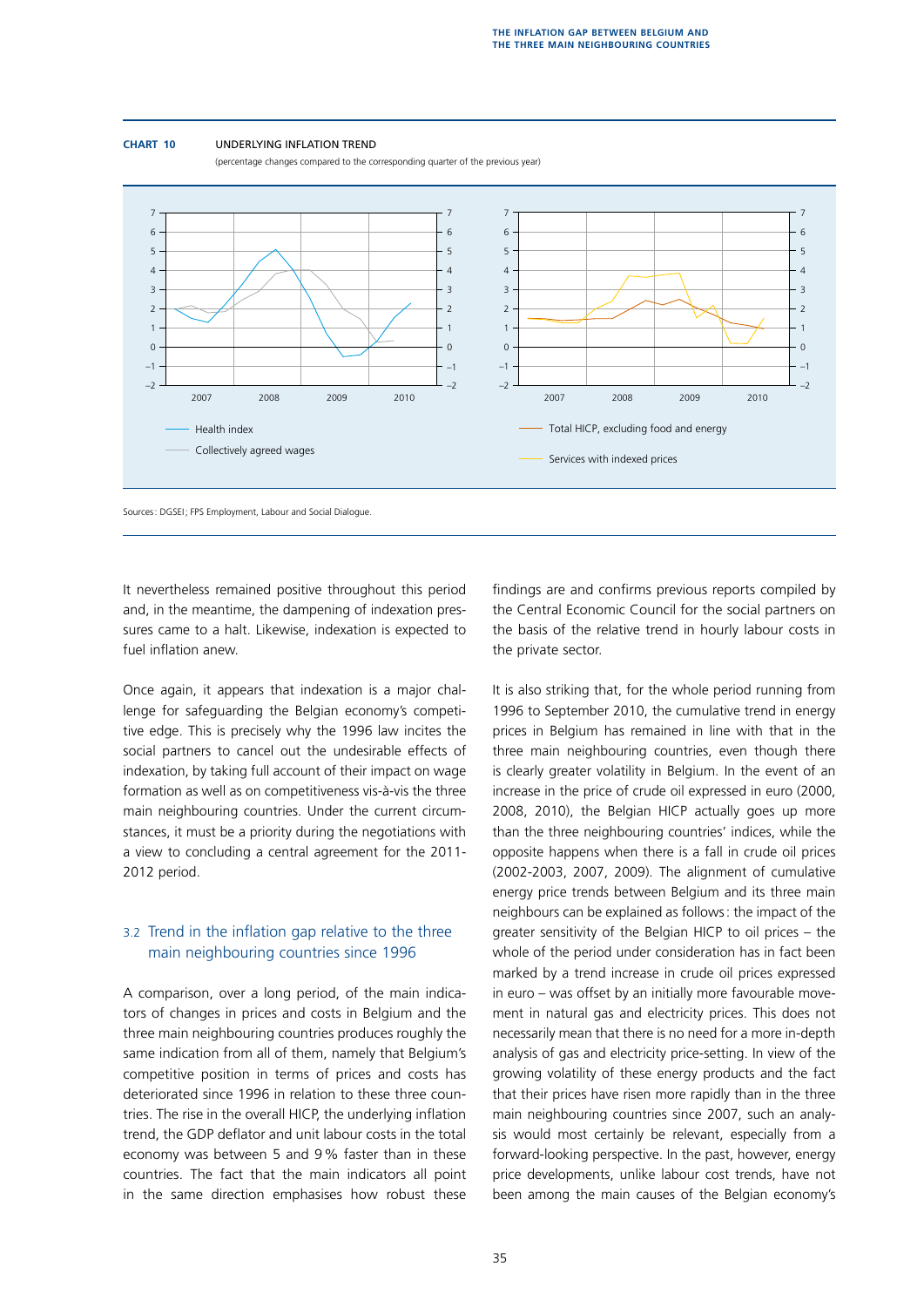#### **Chart 11** Cumulative relative trends in prices and costs : comparison of the different indicators (period Q1 1996 – Q2 2010, cumulative divergence from the three neighbouring countries, seasonally adjusted data)



deteriorating price and cost competitiveness vis-à-vis the three neighbouring countries.

Despite some brief periods of divergence, the GDP deflator actually shows a similar relative movement to unit labour costs in the total economy. This is hardly surprising since wages are an important cost factor. The more stable evolution of the GDP deflator shows that the stronger cyclical pattern of unit labour costs is to some extent offset by profit margins. However, very few differences emerge in the trend movement of the two indicators; indeed, the impact of the buffer role played by profits is limited to the short term. Over the whole period, the relative trend in consumer prices measured on the basis of the overall HICP, or the underlying inflation trend, has remained slightly below that exhibited by the GDP deflator. This can be explained by the fact that consumer prices do not just reflect changes in domestic costs, but they are also influenced by import prices. This divergence is no doubt also partly attributable to a series of indirect tax measures, which usually have a stronger impact on consumer price movements than on the GDP deflator. These measures have actually pushed the consumer price index up faster in the three neighbouring countries

than in Belgium. It is mainly Germany that has seen a significant increase in indirect taxes during the period under consideration (essentially in 2007). These tax rises were intended to finance the reduction of social security contributions. Moreover, the relative trend in the HICP deviates from that of the underlying inflation trend from time to time, because Belgian consumer prices are much more sensitive to fluctuations in energy commodity prices. Over the whole period from 1996 to September 2010, the relative movements in the two measures of inflation have nevertheless remained quite similar.

Breaking down relative movements in unit labour costs, it appears that the increase in hourly labour costs in Belgium has remained more or less in line with that seen in the three main neighbouring countries over the period between 1996 and 2005. However, over these years, the rise in productivity was not as high in Belgium, so unit labour costs still rose faster than in these three countries. Yet the main reason for the widening of the gap observed since 2006 is the increase in labour costs per hour worked. This pattern is to a large extent in line with the Central Economic Council's findings concerning the relative trend in hourly labour costs in the private sector.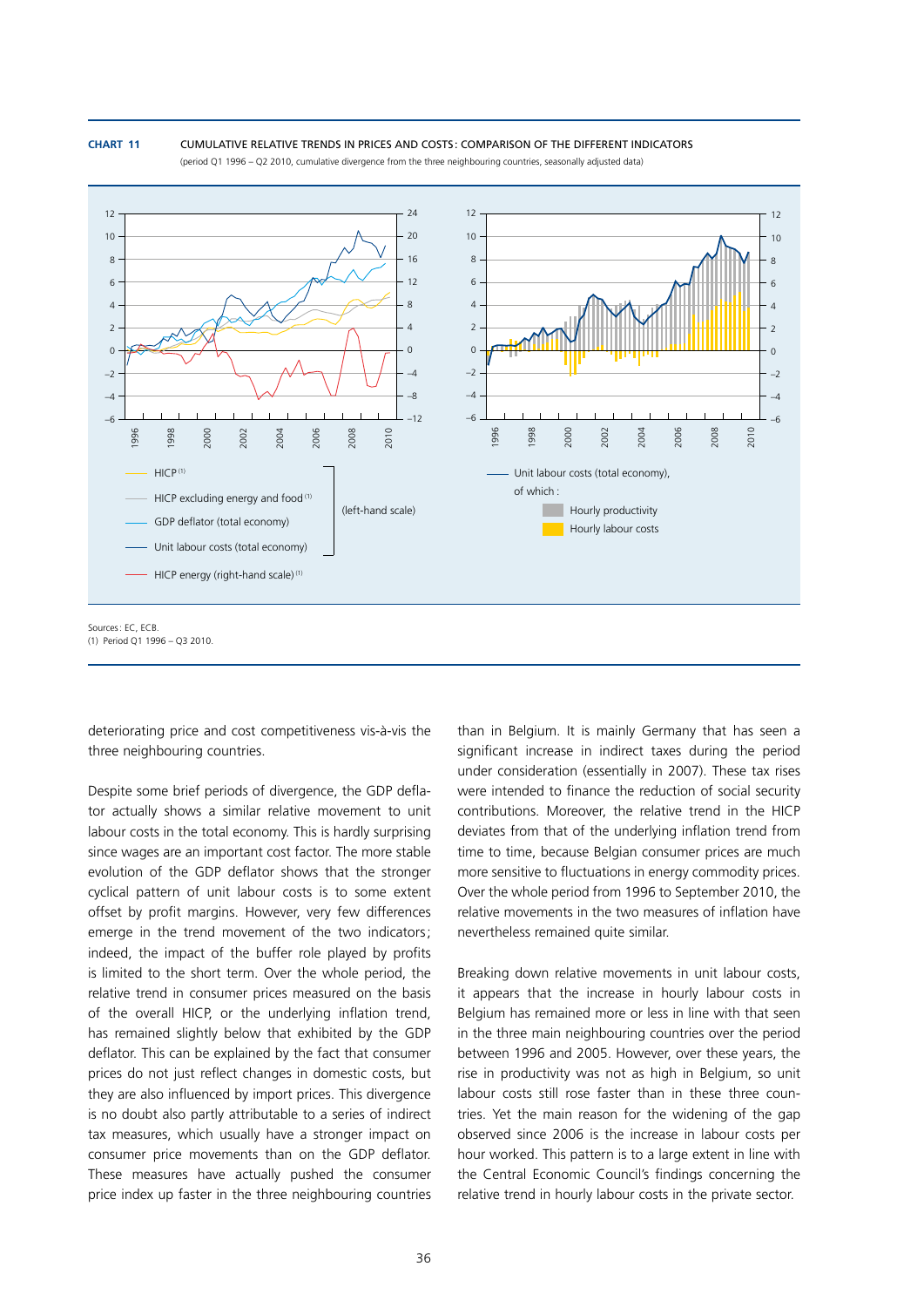# **Conclusions**

As a result of the economic crisis, it has become clear that more effective monitoring of imbalances and shifts in competitiveness is required in the monetary union that the euro area countries form. To this end, the Van Rompuy Task Force has drawn up a new framework, which was endorsed by the European Council at the end of October 2010. Several indicators show that, since the European monetary union was set up, Belgium has managed to maintain its price and cost competitiveness vis-à-vis the euro area. Some deterioration in its competitive position with the three main neighbouring countries has nevertheless been observed, and more particularly in comparison to Germany. Meanwhile, against a backdrop of a severe recession, a correction of the competitive handicaps that have built up in the past is now underway, and most notably in Ireland, Spain and Portugal. This means that Belgium has less scope for allowing its competitive position to deviate from that of its three neighbours if it is to consolidate its overall position in relation to the euro area. On the other hand, it is highly unlikely that Germany will continue to boost its competitive edge at the same pace.

This article has also confirmed the Central Economic Council's findings concerning the competitive disadvantage in terms of hourly labour costs in the private sector that has built up in Belgium since 1996 by comparison to the three neighbouring countries. The repercussions of this handicap have been weighed down even further by less favourable productivity trends. The end result is a cumulative positive inflation gap with the same countries of around 5 percentage points since 1996, largely attributable to faster growth of unit labour costs, while the contribution of energy price developments has on the whole been neutral over this period.

Over the first ten months of 2010, inflation rose more quickly than in the three main neighbouring countries. It reached 3.1% in October in Belgium, while it only averaged 1.5% in Germany, France and the Netherlands. Several parallels can be drawn with the year 2008. A rise in energy and food commodity prices once again seems to give rise to stronger first-round effects in Belgium. Oil product price trends and also movements in natural gas and electricity prices play an important role here, as they did in 2008. In the last few months, the price of food has also risen a bit more sharply in Belgium than in the three main neighbouring countries, and the experience of 2008 suggests that this gap could widen further in the near future. In this context, the rise in the health index has accelerated sharply, reaching 2.6% in October, something which tends to enhance the risk of second-round effects. This is a major challenge for safeguarding the country's competitive edge which is absolutely essential.

In the immediate future, vigilance is therefore required on two fronts. On the one hand, attention needs to be paid to the extent of the first-round effects that commodity price changes have on inflation. The Price Observatory, the CREG and the Competition Council have an important role to play here. Besides food price developments, several recent studies by the Bank suggest that, regarding energy products, attention really needs to be focused on natural gas and electricity. For these energy products, raw material price changes feed through to the consumer very quickly through the monthly index-linked pricing formulas used in Belgium – a unique practice in comparison with the neighbouring countries – and, furthermore, it is impossible to tell from publicly available data whether these pricing formulas do actually offer a true reflection of trends in costs. On the other hand, it is important that the social partners seize the opportunity of the next round of wage bargaining negotiations to internalise all possible effects of indexation and strive to reach agreement on nominal wage rises that will help protect the country's competitive position in accordance with the 1996 Law on the promotion of employment and the preventive safeguarding of competitiveness. In the longer term, a reduction in the energy intensity of Belgium's consumption profile would also help to keep price and cost developments under control.